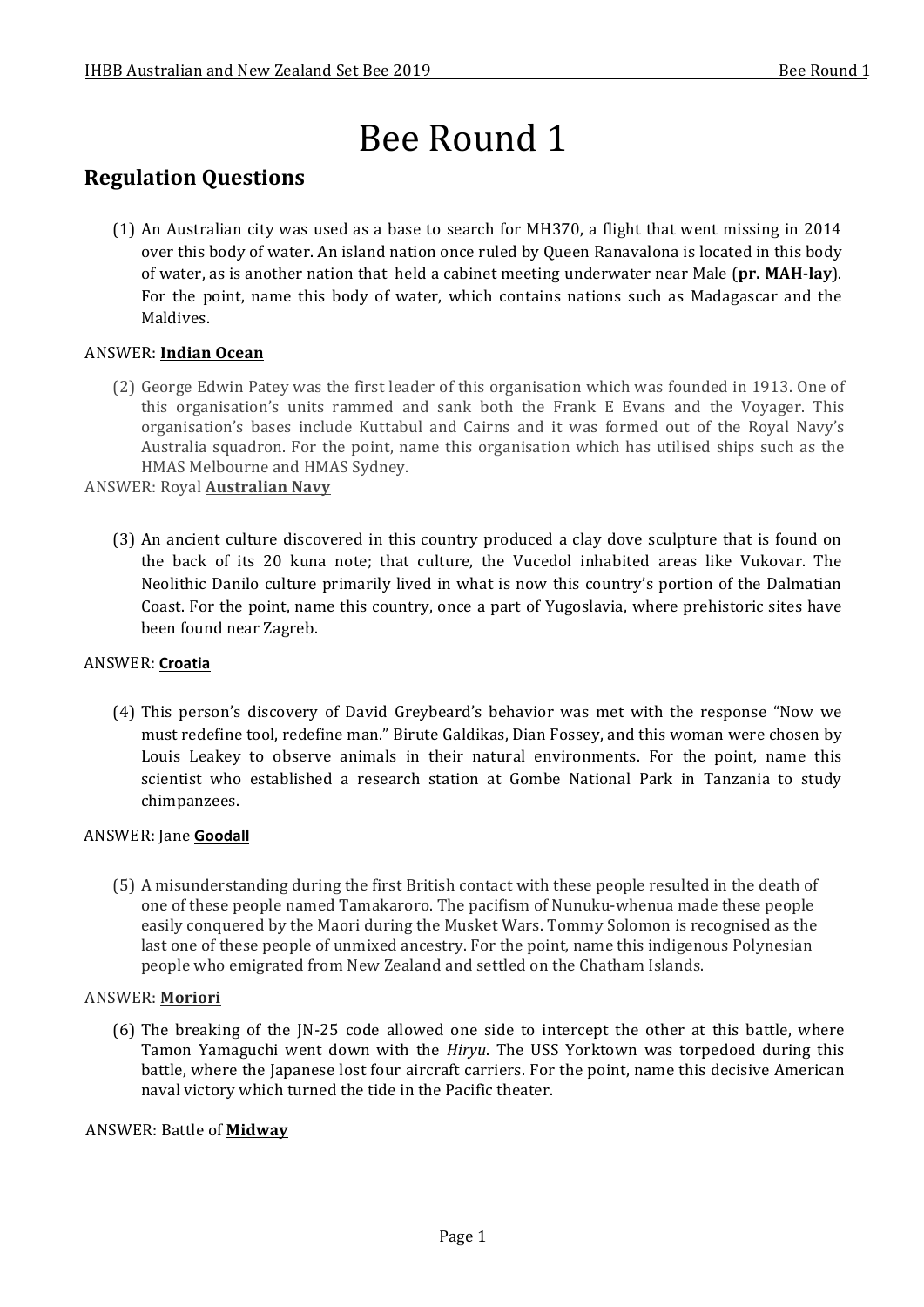(7) This man used a tub of boiling water to kill his wife Fausta. During a civil war with Maxentius, this man, inspired by a vision of the letters chi [kye] and rho in the sky, won the Battle of Milvian Bridge. The Edict of Milan was signed by, for the point, what Roman emperor who renamed Byzantium after himself?

## ANSWER: **Constantine** the Great (accept **Constantine** I)

(8) Following this event, Edmund Andros was deposed in Boston, and this event also removed a leader who lost the Battle of the Boyne. The English Bill of Rights was passed after this event, which was caused by the birth of a Catholic heir to James II. For the point, name this revolt which put William and Mary on the English throne.

## ANSWER: **Glorious Revolution**

(9) Uniquely, this religion reveres its scripture as its final and eternal prophet and leader; that text is called the Granth Sahib. Langar halls attached to this religion's Gurdwara temples provide free food to their community. For the point, name this Indian religion whose followers often take the last name Singh and follow the Five Ks.

## ANSWER: **Sikh**ism

(10) The philosopher Empedocles legendarily died by throwing himself into a volcano on this island. Another philosopher was killed on this island after allegedly telling a Roman soldier "do not disturb my circles." Archimedes died on, for the point, what Mediterranean island during the siege of Syracuse?

### ANSWER: **Sicily**

(11) Much of the land that became this US state was originally controlled by the Powhatan Confederacy. A Native American was claimed as the ancestor of many of this state's "First Families" through Thomas Rolfe, son of John Rolfe and the Powhatan Pocahontas. For the point, name this first enduring English colony in the New World, now a state with historical sites at Williamsburg and Jamestown.

#### ANSWER: **Virginia**

(12) A remark that "there are 47 percent of Americans who will vote for the President no matter what" hurt the Republican Presidential challenger in this year, who ran on a ticket with Paul Ryan. This year saw the Summer Olympics return to London for the third time, four years after they were held in Beijing. For the points, name this year in which Mitt Romney ran against Barack Obama, who won a second term as US President.

#### ANSWER: **2012**

(13) This man left a bronze plaque to claim the San Francisco Bay area after landing in New Albion. This man boasted of "singeing the beard of the king of Spain" after he successfully launched a raid on Cadiz. For the point, name this English captain of the Golden Hind who completed the second circumnavigation of the globe and fought the Spanish Armada.

#### ANSWER: Sir Francis **Drake**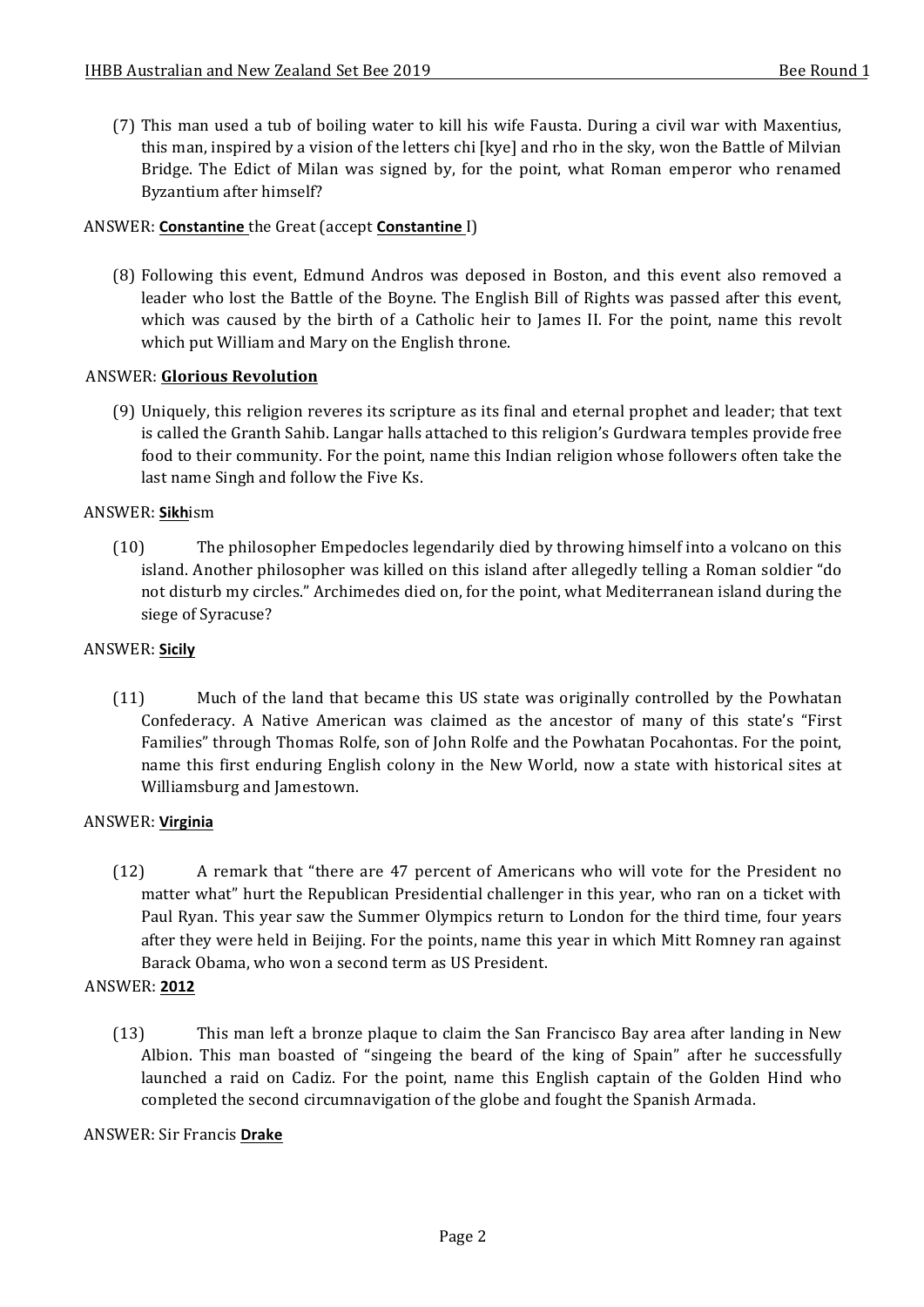(14) This material is one of the nicknames of a Duke who won the Peninsular War and part of the nickname of a British Prime Minister that won the Falklands War. This was one of the two materials that, according to Bismarck, would solve the great problems of the day. An age named after this material came after the Bronze Age. For the point, name this metal that comes in wrought variety and is used to make steel.

## ANSWER: **Iron**

(15) The current president of this country owns a large confectionary company, which has led to him being nicknamed "the Chocolate King." Petro Poroshenko currently leads this country, where carousel voting was one of the fraudulent tactics used by Viktor Yanukovich in an election that caused the Orange Revolution. For the point, name this country where, in 2014, Russia annexed the Crimea.

## ANSWER: **Ukraine**

(16) A writer from this island wrote a work that dismisses finding uses for the elderly since "they are every day dying"; that work was titled "A Modest Proposal For preventing the Children of Poor People From being a Burthen to Their Parents or Country". That writer from this island also wrote a work in which the title character visits Brobdingnag and Liliput, *Gulliver's Travels*. For the point, name this island where Jonathan Swift was born in Dublin

## ANSWER: **Ireland**

(17) This event was publicized by Samuel Brannan, who ran down streets shouting the news about it. A dry goods business was operated by Levi Strauss during this event, which began after John Marshall made a discovery at Sutter's Mill. The "49ers" raced to, for the point, what economic boon in which miners flocked to Sacramento to find riches?

## ANSWER: **California Gold Rush** (prompt on partial answers)

(18) This man ordered his secret police to massacre the city of Novgorod after it was accused of working with Poland, and this man once blinded the architect of St. Basil's Cathedral to prevent him from making anything as beautiful again. The incapable Feodor succeeded this man after this man had killed his son in a rage. For the point, name this Russian tsar known for his cruelty.

## ANSWER: **Ivan the Terrible** (accept **Ivan IV**; accept **Ivan Grozny**; prompt on Ivan)

(19) Peninsulares who opposed this man were subject to murder after this man issued the "Decree of War to the Death" during the Admirable Campaign. This man attended the Guayaquil Conference with Jose de San Martin after engineering a victory at Boyaca to secure independence from Spain. For the point, name this general, known as the "Liberator" of South America.

#### ANSWER: Simon **Bolivar**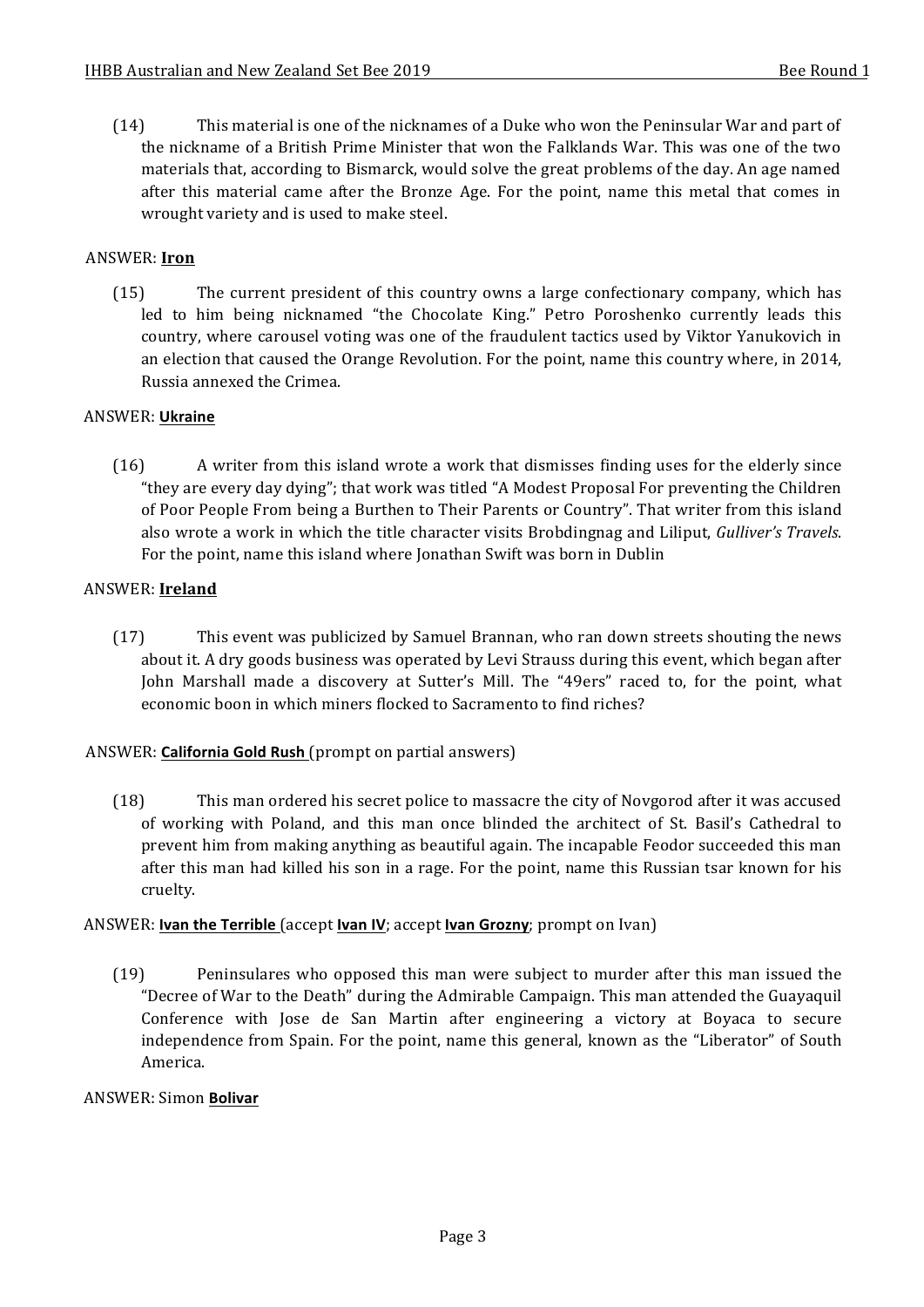(20) During this conflict, a mutually destructive duel was fought between the Kormoran and the Sydney. This conflict's Battle of the Java Sea led to the destruction of ABDACOM. Australian forces won the Kokoda Track campaign on New Guinea during this conflict in which Australia was led by John Curtin. Japanese aircraft bombed Darwin during, for the point, what global conflict from 1939-1945?

## **ANSWER: World War II**

(21) This man claimed that his mechanical oscillator managed to cause an earthquake in downtown New York City, and he postulated that electricity could be used to locate submarines. In 1934, this scientist claimed to have invented a superweapon called the Teleforce which is commonly known as his death ray. He invented a namesake coil and feuded with Thomas Edison in the "War of the Currents". For the point, name this Serbian-American inventor and namesake of an electric car brand

## ANSWER: Nikola **Tesla**

(22)This event was avenged during the Liberators' Civil War, in which the Battle of Philippi led to the suicide of the perpetrator Cassius. The target of this event had been stopped near Pompey's Theater and stabbed 23 times by a group led by Brutus. For the point, name this 44 BC attack on the Ides of March against a Roman ruler.

## ANSWER: **assassination** (or **murder**, **stabbing**, etc.) of Gaius **Julius Caesar** (prompt on partial answers)

(23) According to legend, one of this artist's works was damaged when he hit it with a hammer and commanded it to speak; that sculpture was created for the tomb of Pope Julius II. Another of this artist's works contains a self-portrait as St. Bartholomew holding his flayed skin during the Last Judgment. God touches fingertips with the first man in The Creation of Adam by, for the point, what Italian artist who was commissioned to paint the ceiling of the Sistine Chapel?

#### ANSWER: **Michelangelo** Buonarroti

(24) A civil "War of Two Brothers" weakened this empire and led to the defeat of Huascar. This empire's final ruler was ransomed for a room full of gold. Before this empire fell to the conquistador Francisco Pizarro, it housed large population centers at Cuzco and Machu Picchu. For the point, name this pre-Columbian empire based in Peru.

### ANSWER: **Inca**n Empire

(25) During this battle, one side's lack of rations prompted Kurt von Zeitzler to begin starving himself as a sign of solidarity. One side took advantage of this battle to launch the Little Saturn attack plan and target Rostov. This battle culminated with Operation Uranus, which led to the encirclement of the Sixth Army and the eventual surrender of Friedrich Paulus. For the point, name this 1942 battle on the Volga that is cited as the Eastern Front's turning point.

## ANSWER: Battle of **Stalingrad**